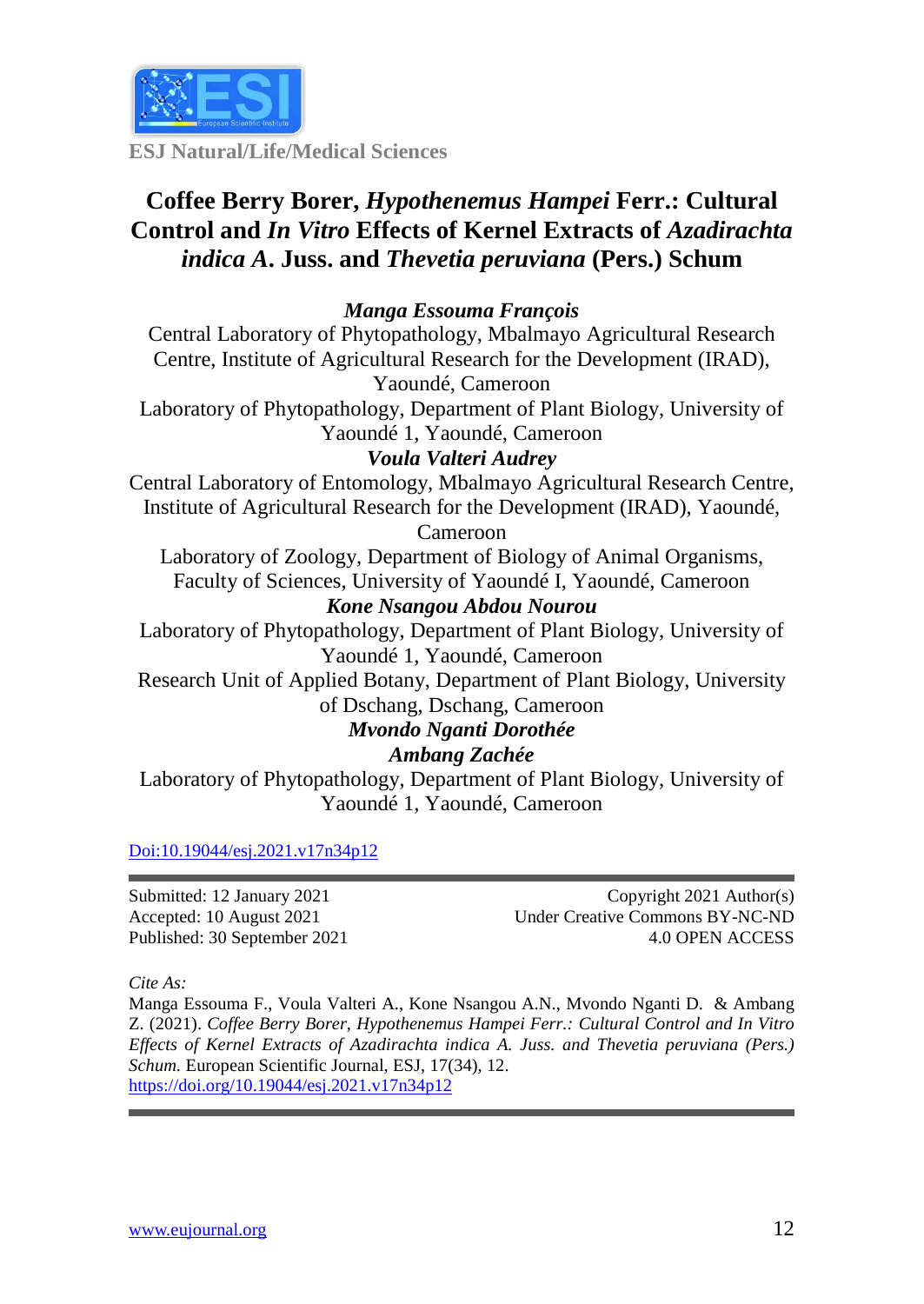#### **Abstract**

The coffee berry borer, Hypothenemus hampei, is one of the most important coffee berry borer pests in the world, reaching attack rates of 10- 100% in Cameroon. The objective of this study is to evaluate the efficacy of crop control and the effects of aqueous extracts of Thevetia peruviana kernel powder and aqueous extracts, and oil of Azadirachta indica kernel powder against this insect. Crop control was firstly achieved by sanitary harvesting of bark beetle-infested berries and, secondly, by the installation of a network of home-made pheromone traps. The bark beetles were breeding in the laboratory and tests were also carried out on substitute foodstuffs such as maize and groundnuts. The efficacy of pesticidal plant extracts at four concentrations each was evaluated by direct applications of these on bark beetles and berries. The results showed that the reproduction rate of the borer was 11 times higher with coffee berries than with maize and groundnuts. After the direct treatment of the bark beetles, the aqueous extracts of T. peruviana showed a significantly average efficiency on the mortality of the bark beetles ranging from 0% to 94.9% of bark beetles killed. Oil extracts of A. indica and chlorpyrifos-ethyl (Pyriforce) were more effective against bark beetles with average mortality rates ranging from 78.7 to 100%. After direct treatment of the berries, oil and aqueous extracts of A. indica and chlorpyrifos-ethyl were the most effective treatments causing more than 50% mortality of the bark beetles. Oil of A. indica and aqueous extracts of T. peruviana can therefore be used in the same way as pyriforce in the protection of coffee plants against H. hampei.

**Keywords:** *Hypothenemus hampei*, Pesticidal Plants, Biological Control, *Coffea* sp.

#### **1. Introduction**

More than US\$30 billion worth of pesticides are voluntarily dumped into the wild each year worldwide for crop protection (PAN, 2008). The intensive use of these products has not spared Cameroon, which also promotes "second-generation agriculture" in the agricultural policy of the Growth and Employment Strategy Paper (DSCE). This DSCE refers to mechanised agriculture that is commercial and intensive in chemical inputs (Minepat, 2009; Bayiha *et al.*, 2020). For example, the cultivation of coffee trees, an agricultural export product contributing to the improvement of producers' incomes and Cameroon's gross domestic product (GDP) (Mbondji, 1988; Mahob *et al.*, 2006), is not spared by the intensive use of chemical pesticides. Thus, endosulfan and chlorpyrifos-ethyl (chemical insecticides) are used to control the world's largest berry pest, *Hypothenemus hampei* (Ferrari) (Coleoptera: Scolytidae) (Amang-Mbang *et al.*, 2012).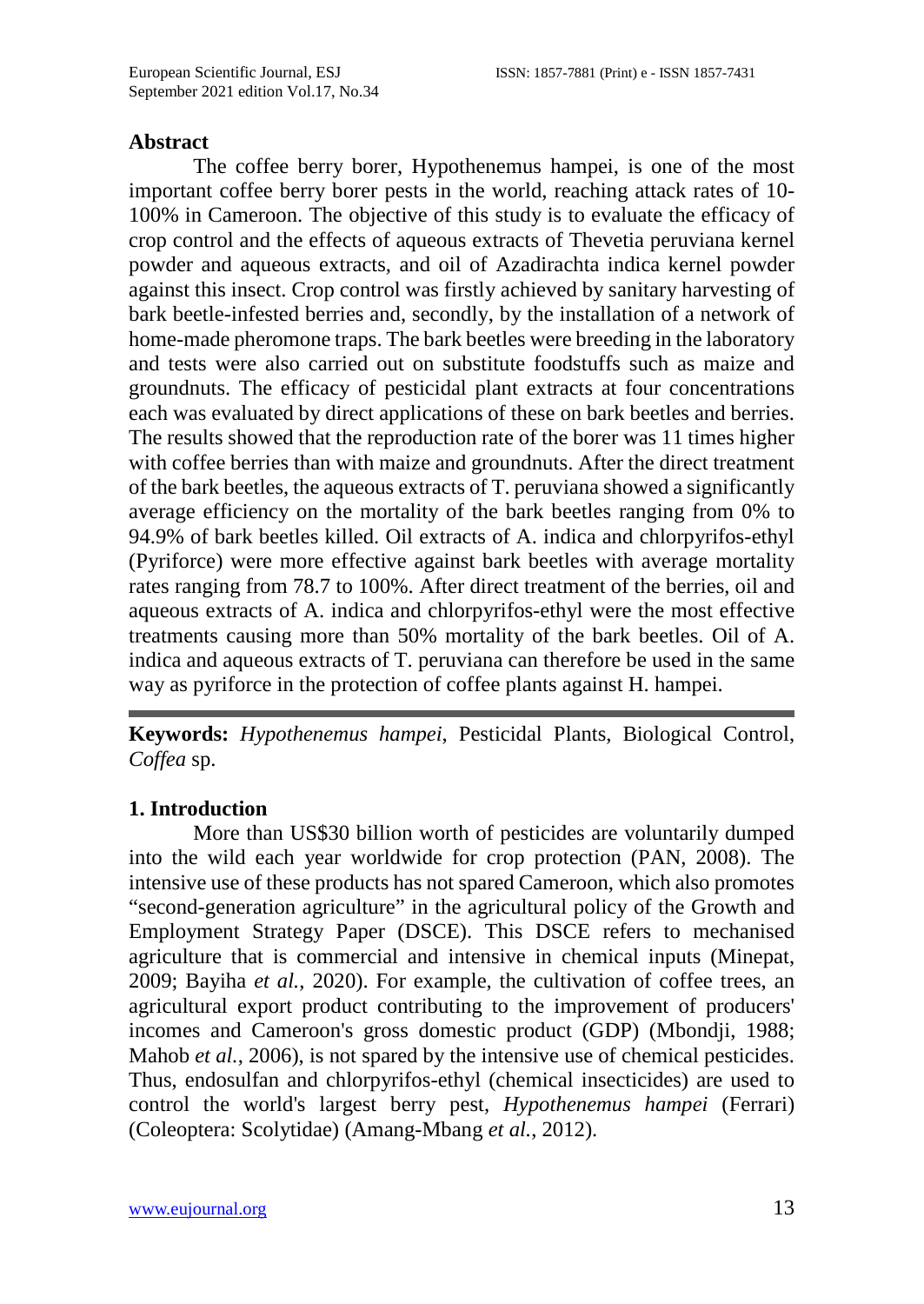Despite this intensive use of chemical pesticides and the Cameroon's efforts through the Plan for the Recovery and Development of the Cocoa/Coffee Sectors (PRDCCS), the coffee production continues to decrease considerably (Anonymous, 2014). This production reached 27,797 tons of Robusta coffee and 7,418 tons of Arabica coffee in 2020 (Ecofin Agency, 2020), far behind the forecasts of the PRDCCS (with a prospective vision of 125,000 tons of Robusta coffee and 35,000 tons of Arabica coffee from 2015 to 2020) (Anonymous, 2014). This gap is due to bad agricultural practices and strong attacks from diseases including *Colletotrichum kahawae* (pathogen agent causing anthracnose berry disease) and insects such as the coffee berry borer, *H. hampei* (Anonymous, 2014).

With regard to pests, the berry borer (*H. hampei*), native to Africa (Perez-Lachaud *et al.*, 2002), is one of the most important coffee pests in the world (Vega *et al.*, 2015), reaching attack rates of 10-100% in Cameroon (Mahob *et al.*, 2006). Due to its endophytic lifestyle in coffee berries throughout its life cycle (Cochereau & Potiaroa, 1994; Dufour, 2013), attempts to control this insect chemically with the use of chlorpyriphos-ethyl and endosulfan (Damon, 2000; Aristizabal *et al.*, 2012) remain interesting but limited. Similarly, the risks to human health and the environment, and the high persistence of the active ingredients of these chemical pesticides, are today at the origin of their total ban in agriculture (PAN, 2008).

To monitor their use, it is essential today to promote agro-ecology and organic farming through the use of natural products in agricultural production. In this perspective, cultural control with sanitary harvesting (Dufour & Frérot, 2008) or biological control with the use of pesticidal plant extracts (Nguema-Ndoutoumou *et al.*, 2015; Samy, 2018) have shown interesting effects against the coffee berry borer. With the aim of providing coffee producers with other palliative solutions to chemical pesticides that are less costly, more respectful of the environment and human health and guarantee quality coffee production, this study had the following objectives: (i) to evaluate the effectiveness of sanitary harvesting of berries infested with bark beetles and the use of pheromone traps; (ii) to evaluate the effectiveness of using aqueous extracts of *Thevetia peruviana* kernels, aqueous extracts and oil of *Azadirachta indica* kernels against this bark beetle; and (iii) to assess the influence of the application mode of the treatments on their effectiveness against *H. hampei*.

## **2. Materials And Methods**

## **2.1. Study Sites**

The berries and bark beetles were collected in the woodlots of the Institute of Agricultural Research for Development (IRAD) stations located in the localities of Foumbot (Latitude 05°29'034'' and Longitude 010°33'33.0''; altitude 1,240 m to 2,740 m; mean annual temperatures 19  $^{\circ}$ C) and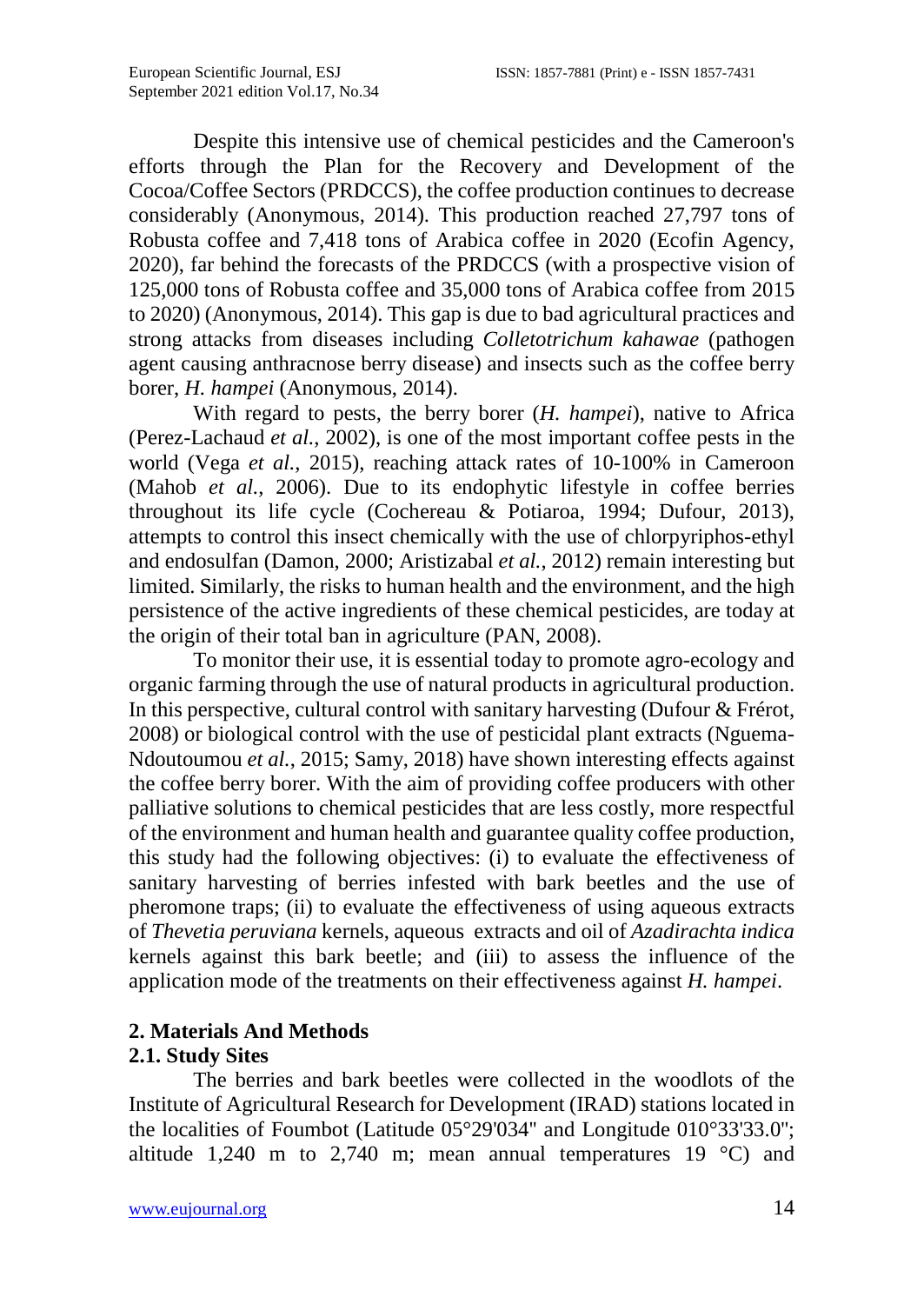Nkoémvone (2°90 of latitude North to 12°2 of longitude East; altitude 500 and 1,000 m; mean annual temperatures  $25^{\circ}$ C) (IRAD, 2008). The tests were carried out in the Phytopathology and Entomology Laboratories of the IRAD, located in Yaoundé, Cameroon.

### **2.2. Hunting of Coffee Berry Borers and Breeding in the Laboratory**

The adult insects of *Hypothenemus hampei*, from laboratory breeding, were used in the experimental tests. However, the initial population of bred insects was obtained on the one hand by harvesting bark beetle-infested berries, and on the other hand, through a network of home-made traps installed in the coffee fields.

The traps were made from an empty mineral water bottle that had been cut out and the upper part was turned over and nested in the lower part of the bottle. A small bottle of about 4 ml containing a solution of ethanol and methanol (proportion 1:1) (Figure 1A) was hung inside and the whole thing was held on the coffee tree with a wire, i.e., 36 traps per hectare (Figure 1B & 1C). This model was adapted to the BROCAP model (Dufour & Frérot, 2008).

The insects collected were identified with a magnifying glass on the basis of the identification characters defined by Vega *et al.* (2015). The observations made were confirmed by the observation of the collection boxes from the Entomological Conservatory of the Entomology Laboratory of the Mbalmayo Agricultural Research Centre.



**Figure 1.** Manufacture of the Artisanal Trap for Hunting Bark Beetles **A**: Bottle Containing the Pheromones; **B** and **C**: Traps Made and Hung on the Coffee Tree

For coffee berry borer rearing, about 5 kg of fresh and healthy berries (semi-ripe and ripe) were harvested and distributed in 04 buckets (20 litres) covered with muslin. A population of about 300 live coffee berry borers was removed from these buckets and placed in jars  $(22.5 \times 14.5 \times 5.5 \text{ cm}$  volume) at a rate of 30 berry borers per jar with 30 healthy cherries (Figure 2). After 21-30 days of incubation of the insects (corresponding to the complete life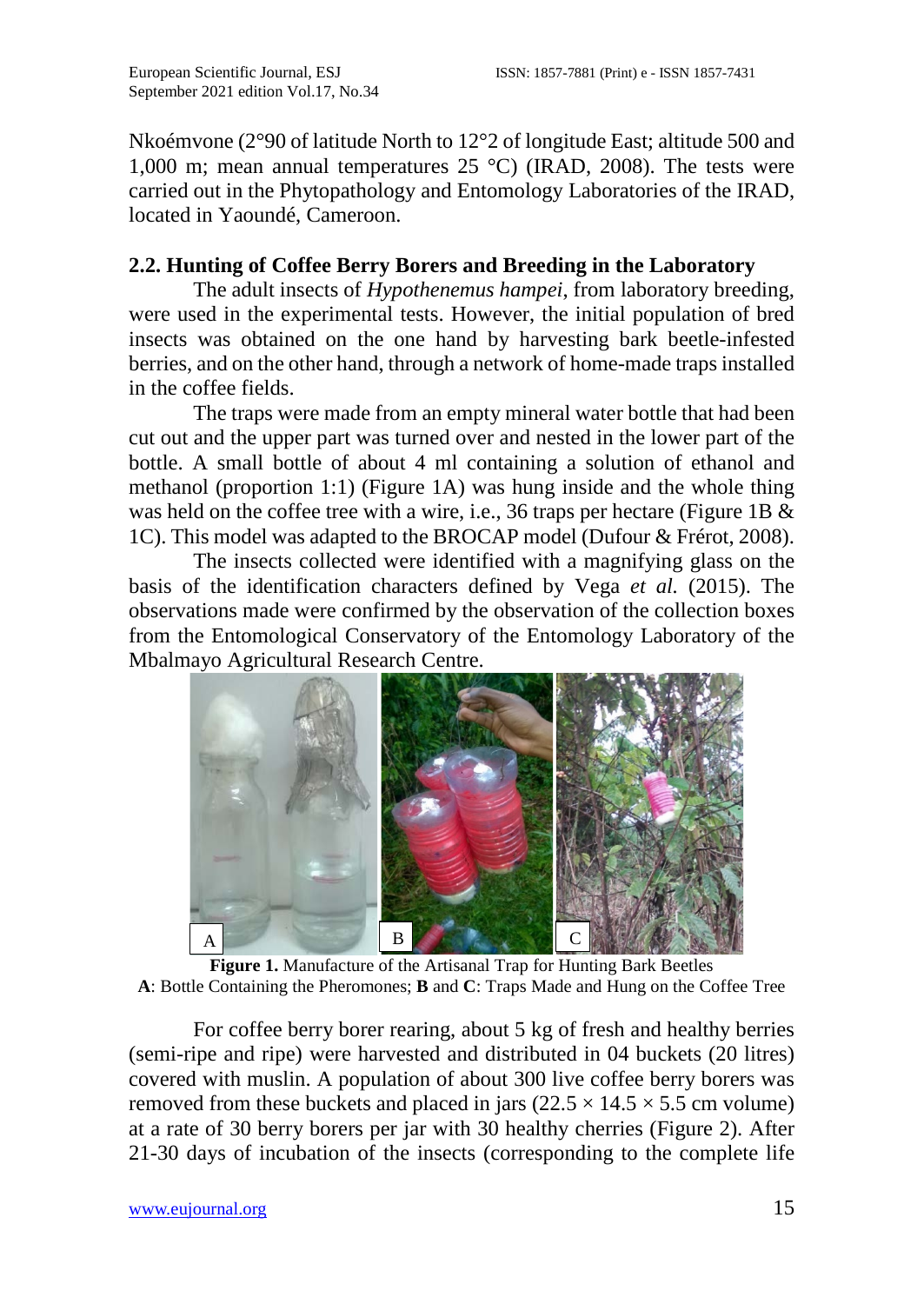cycle of the coffee berry borer under artificial conditions), at a temperature of  $25 \pm 2$  °C, new generations of coffee berry borers were produced (Dufour & Frérot, 2008; Vega *et al.*, 2015). Fresh and healthy berries were added weekly in the buckets.



**Figure 2.** Harvest of Bark Beetles from Infested Berries

Other tests were carried out on alternative foods that could help to produce and maintain the borer population after the coffee season. For this purpose, semi-dry groundnut and maize kernels were used as a food source compared to coffee berries. Therefore, 100 g of each food were placed in 5 jars ( $22.5 \times 14.5 \times 5.5$  cm in volume) and 15 insects including 5 males and 10 females were placed in each jar. These jars were randomly placed in the insectarium at  $25 \pm 2$  °C for a photoperiod of 12:12 and the insects were counted in each substrate according to sex after 43 days.

From the number of male and female insects obtained, the reproduction rate as well as the sex ratio were calculated using the formula:

$$
Rr = \frac{FF}{IP} \qquad ; \qquad Sr = \frac{NM}{NF}
$$

 $Rr = \frac{FF}{IP}$ ;  $Sr = \frac{NM}{NF}$ <br>**Rr:** reproduction rate; **FP:** final population obtained; **IP:** initial population; **Sr:** sex ratio; **NM:** number of males obtained; **NF:** number of females obtained

## **2.3.** *In Vitro* **Assessment of the Insecticidal Activity of Plant Extracts on**  *Hypothenemus hampei*

#### **2.3.1. Obtaining and Preparing the Various Extracts and Test Doses**

The already dried kernels of the ripe neem (*Azadirachta indica*) fruit were obtained in the Far North region of Cameroon. For the yellow laurel (*Thevetia peruviana*), the ripe kernels were collected in the Central Cameroon region, locality of Yaoundé and its surroundings. Subsequently, these fruits were manually stripped of their shells. In the laboratory, the kernels of the two pesticide-treated plants were dried at room temperature for three weeks, then cleaned and finely crushed using a manual grinder. The powders thus obtained and stored in opaque glass vials allowed the preparation of the aqueous extracts. Purchased, the neem oil was traditionally hot extracted and sold by the women on the local market of Dana, in the district of Kaélé, department of Mayo-Kani, region of Far North Cameroon.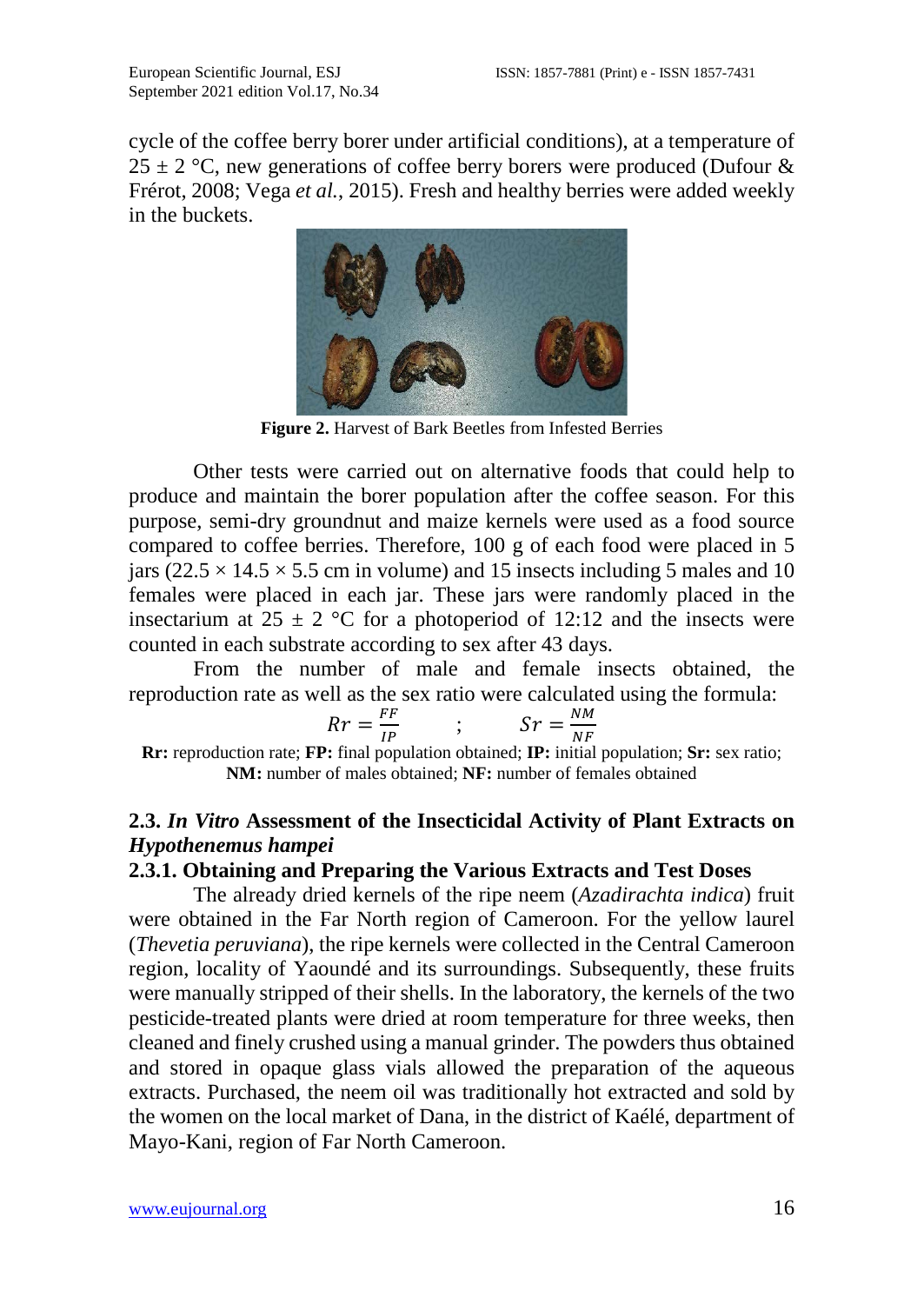Referring to Stoll's (1988) method for the preparation of the aqueous extracts, 500 g of the kernel powders (of the two pesticidal plants) were dissolved in 1 litre of distilled water. The mixture was homogenised every 2 hours for 24 hours at room temperature and filtered before testing. From the stock solution, four doses of each extract were prepared, i.e., 12.5, 25, 50 and 100 mg/ml for the aqueous extracts and the same concentrations in µl/ml of sterile distilled water mixed with 0.01 g of soap powder for the oil extracts. The following formula of Gata-gonçalves (2003) was used to obtain these doses:

#### $C<sub>i</sub>Vi = CfVf$

**Ci:** initial concentration; **Vi:** initial volume; **Cf**: final concentration; **Vf**: final volume

These doses were compared with the chemical insecticide (positive control), pyriforce composed of chlorpyriphos-ethyl 600 g/l at the recommended dose of 1l/ha (50 ml for a 16-litre sprayer) or 4.6 µl dissolved in 1 ml of sterile distilled water and with sterile distilled water (negative control) (Figure 3).



**Figure 3.** Preparation of Plant Extracts and Coffee Berries

#### **2.3.2. Toxicity and Anti-appetence Test by Direct Treatment of Bark Beetles**

Toxicity tests were carried out on approximately 450 non-sexed adult bark beetles with 120 insects for each type of extract. In 10 cl volume boxes lined with cotton and absorbent paper, 10 insects previously cleaned (with a 1% solution of sodium hypochlorite and sterile distilled water) and soaked for 15 seconds in one of the concentration of the extracts (Butt & Goettel, 2000), were placed at the bottom of the box with 10 coffee berries. Each treatment was repeated three times. Observations were made for 12 days, and that is enough time for the extracts to take effect before they lost their effectiveness. Twenty-four hours (24 h) after the start of the experiment, dead bark beetles (recovered and pricked with the pin) and perforated berries were counted daily in each treatment. The experiment was repeated twice.

The corrected mortality (CM) was expressed according to Abbott's formula (1925):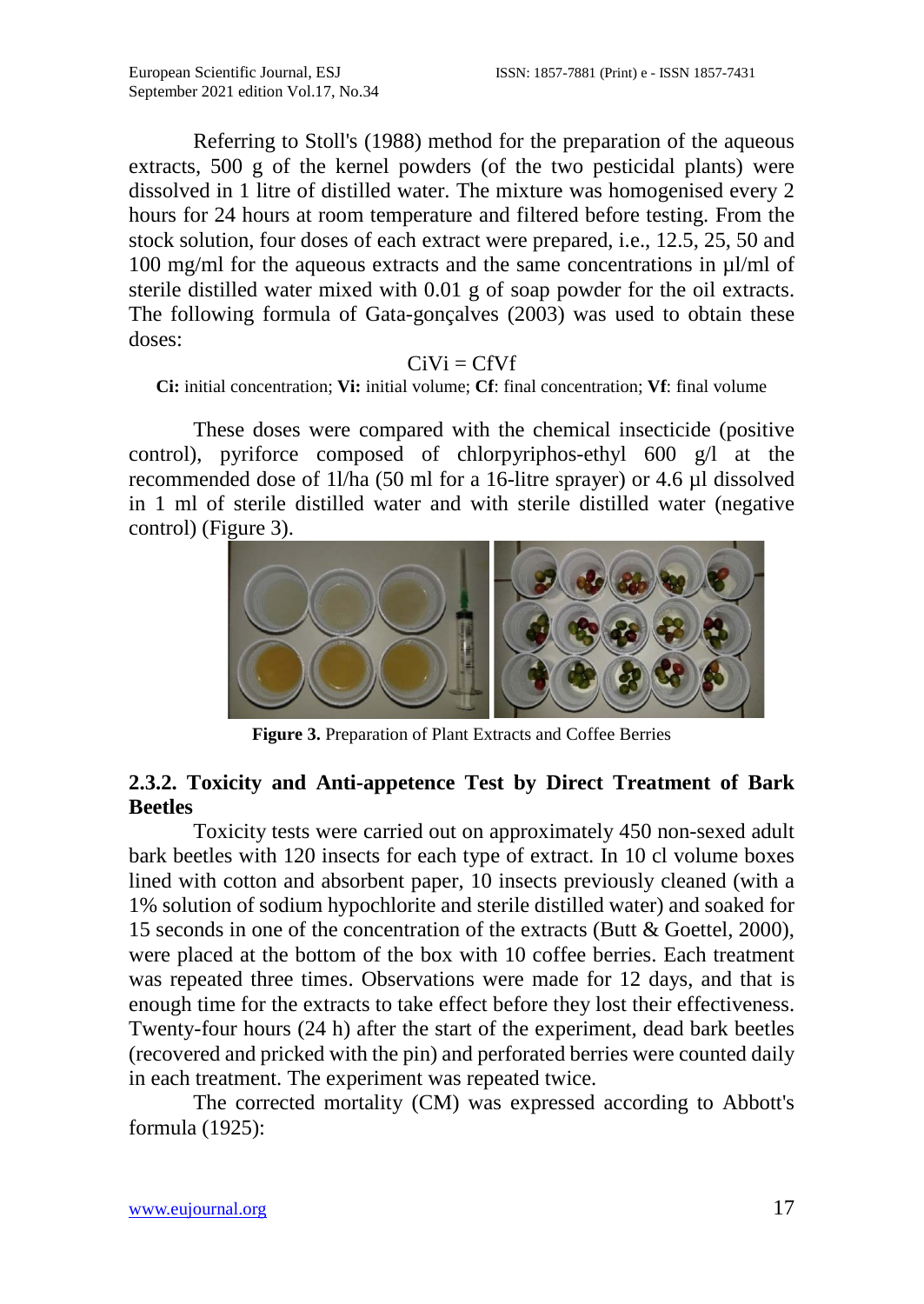$$
CM = \frac{Mt - Mc}{100 - Mc} \times 100
$$

 $100 - Mc$ <br>**CM**: corrected mortality; **Mt**: observed mortality in the different extract treatments; **Mc**: natural mortality in the control treatment

Similarly, the rate of attack or berry perforation by *H. hampei* was calculated using the following ratio:

$$
Ta = \frac{Npb}{Ntb} \times 100
$$

 $T a = \frac{V}{N t b} \times 100$ <br>**Npb**: number of perforated berries; **Ntb**: total number of berries introduced at the beginning of the experiment

#### **2.3.3. Toxicity and Anti-appetence Test by Direct Treatment of the Berries**

For this test, the same number of insects was used as in the previous experiment. In this case, the berries were directly treated by dipping them in the different concentrations of the extracts and the number of dead insects and perforated berries were counted.

#### **2.4. Statistical Analysis**

Data were analysed using XLSTAT 2014 software. The cumulative and corrected mortality rates underwent angular transformations (ArcSin), and then by an analysis of variance (ANOVA) followed by a multiple comparison test of the Fisher means. The transformed mean values obtained were crossreferenced with the transformed concentrations in decimal logarithm (Jayarama, 1999). From these transformations, "arcsin-logarithmic" regression lines were generated of the type  $y = ax + b$  (y = arsin of the mortality rate;  $x =$  logarithm of the concentration or time;  $a =$  slope of the regression line). From these regression equations, lethal concentrations causing 50 and 90% mortality were determined by the maximum likelihood method (Lazar, 1968). A Principal Component Analysis (PCA) was carried out to determine the relationships between mortality rate, berry attack rate, and the mode of application of extracts.

#### **3. Results**

#### **3.1. Hunting and Breeding of** *Hypothenemus hampei* **in the Laboratory**

The hunting of bark beetles by picking berries infested with them resulted in the highest insect population (about  $60 \pm 15.3$  insects on average per berry) compared to the insect population caught in traps, which was relatively low  $(4 \pm 0.2)$  insects on average per trap every two days).

The breeding of bark beetles in the laboratory showed that the average number of insects produced (162.4  $\pm$  16.9) is significantly higher with coffee berries than with groundnut kernels  $(4.6 \pm 1.1)$  and maize  $(2.8 \pm 0.8)$ . The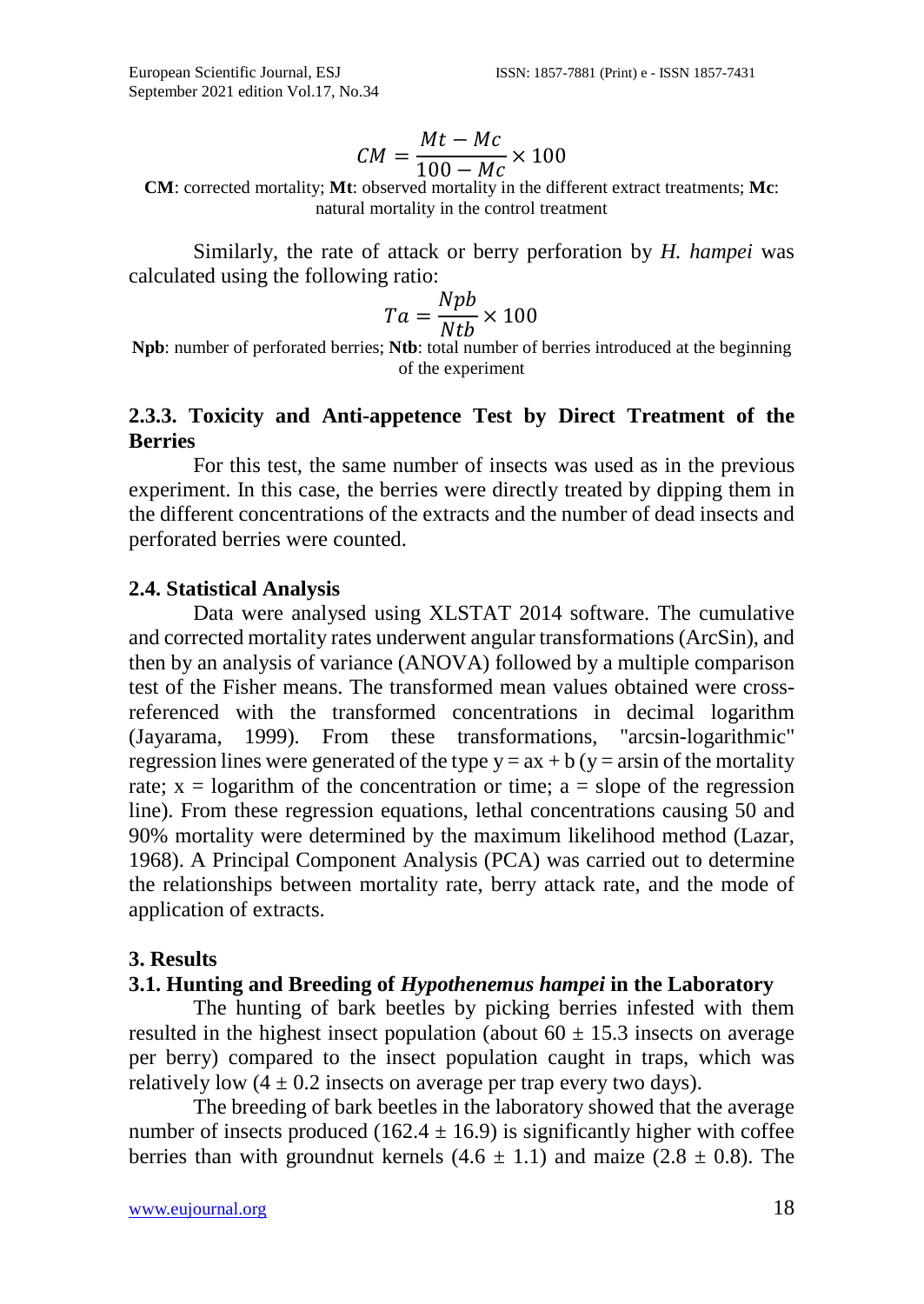reproduction rate of the borer is 11 times higher with coffee berries than with other substrates where there is a loss of introduced insects at the start. The reproductive rate of the coffee berry borer is better for both females (144) and males (18.4), i.e., a sex ratio of 0.13 compared to groundnut (sex ratio =  $0.39$ ) and maize (sex ratio  $= 0.64$ ) (Table 1).

| <b>Reproduction evaluation</b>                                                               |                          | <b>Substrate</b>       |                          |                          |
|----------------------------------------------------------------------------------------------|--------------------------|------------------------|--------------------------|--------------------------|
| parameters                                                                                   |                          | <b>Coffee Berries</b>  | Groundnut                | Maize Kernels            |
|                                                                                              |                          |                        | Kernels                  |                          |
| Total                                                                                        | <b>Start</b>             | 15                     | 15                       | 15                       |
| number of                                                                                    | End                      | $162.4 \pm 16.9^b$     | $4.6 \pm 1.1^a$          | $2.8 \pm 0.8^{\rm a}$    |
| bark                                                                                         | Reproduction rate        | $10.8 \pm 1.1^{\rm b}$ | $0.3 \pm 0.1^{\text{a}}$ | $0.2 \pm 0.1^{\text{a}}$ |
| beetles                                                                                      |                          |                        |                          |                          |
| Female                                                                                       | Start                    | 10                     | 10                       | 10                       |
|                                                                                              | End                      | $144 \pm 11.9^b$       | $4.6 \pm 1.1^a$          | $2.8 \pm 0.8^{\rm a}$    |
|                                                                                              | <b>Reproduction Rate</b> | $14.4 \pm 1.2^b$       | $0.5 \pm 0.1^{\text{a}}$ | $0.3 \pm 0.1^{\text{a}}$ |
| Male                                                                                         | <b>Start</b>             | 5                      | 5                        | 5                        |
|                                                                                              | End                      | $18.4 \pm 5.1^{\rm b}$ | $1.8.10^{-15} \pm 0.0^a$ | $1.8.10^{-15}$ ±         |
|                                                                                              |                          |                        |                          | 0.0 <sup>a</sup>         |
|                                                                                              | <b>Reproduction Rate</b> | $3.7 \pm 1.0^b$        | $0.0 \pm 0.0^{\rm a}$    | $0.0 \pm 0.0^{\text{a}}$ |
| Sex ratio at the End                                                                         |                          | 0.13                   | 0.39                     | 0.64                     |
| The values of the same line with different letters are significantly different at $p < 0.05$ |                          |                        |                          |                          |
| according to the Fisher test.                                                                |                          |                        |                          |                          |

| Table 1. Average Number of <i>Hypothenemus hampei</i> obtained after 43 Days of |
|---------------------------------------------------------------------------------|
| Rearing                                                                         |

## **3.2. Evaluation of the Toxicity and Anti-appetence of Extracts after Treatment of Bark Beetles**

The observation of Figure 4 shows that in general, the mortality of *Hypothenemus hampei* was strongly related ( $R^2 = 0.930$  and  $Pr < 0.0001$ ) to the treatments applied while the attack on the berries was moderately related  $(R<sup>2</sup> = 0.786$  and Pr < 0.0001). Specifically, this mortality was strongly linked to aqueous extracts of *T. peruviana* kernel powder and the attack on the berries was linked to extracts of *Azadirachta indica*.

Analysis of insect mortality showed that aqueous extracts of *A. indica* kernel powder were very poorly effective against the bark beetle at any concentration, with rates ranging from 0% (C1 to C4) to 11.8% (C3). Aqueous extracts of *Thevetia peruviana* showed significantly average efficacy on bark beetle mortality. Mortalities were almost proportional to the concentrations applied, ranging from 0% (C2) to 94.9% of killed bark beetles (C4). Oil extracts of *A. indica* were more effective against the coffee berry borer; average mortality rates of 78.7, 90.7, and 100% were observed for C3, C1, C2, and C4 respectively (Figure 4).

The berry attack was related to the treatments applied and the mortality rates of the coffee berry borer. All the treatments that caused high mortality of bark beetles had low rates of attack on coffee berries. Aqueous extracts of *A.*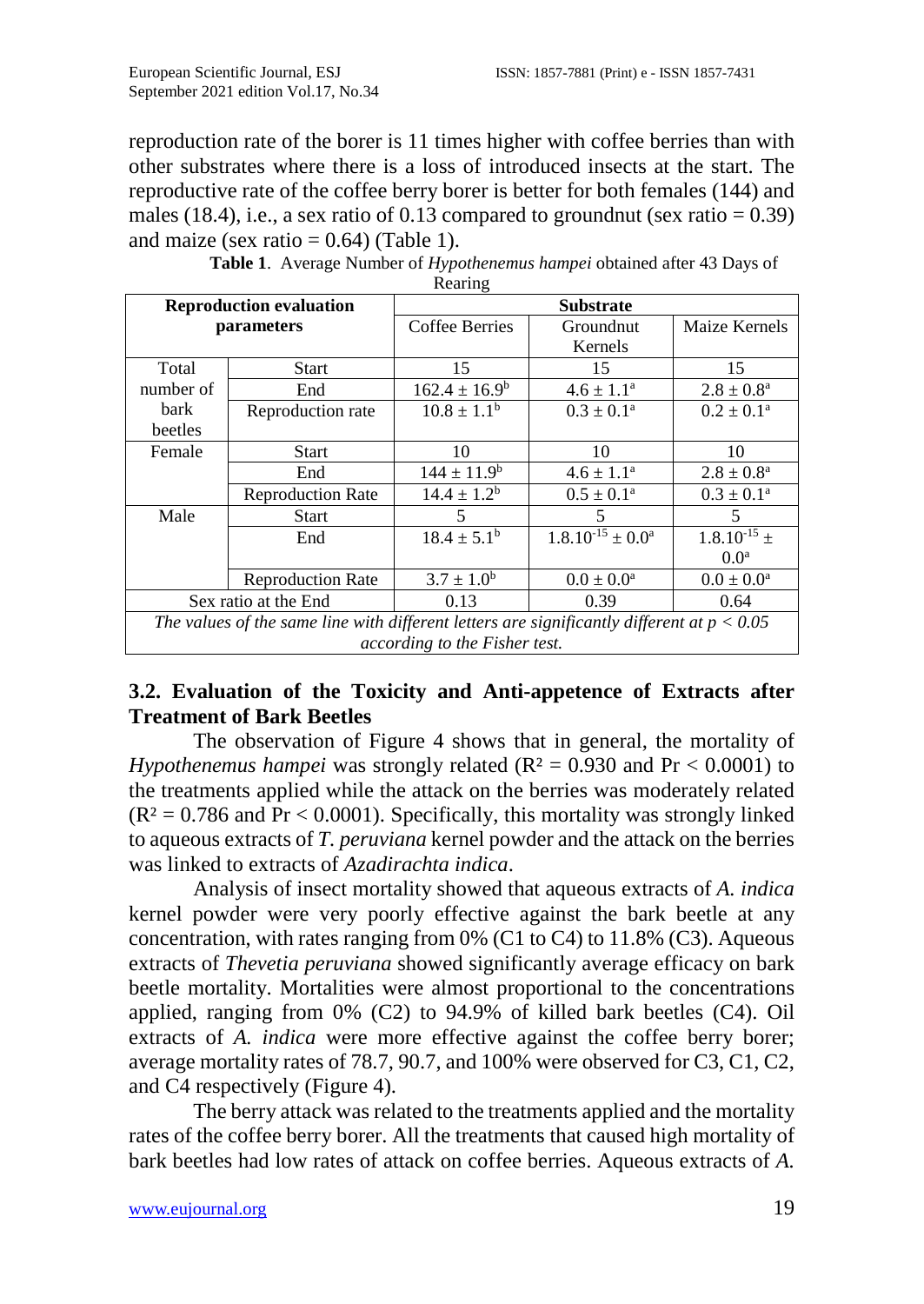*indica* showed berry attack rates between 31.3 (C4) and 73% (C2), while aqueous extracts of *T. peruviana* showed berry attack rates between 18% (C4) and 82.2% (C2). The oil extracts of *A. indica* showed berry attack rates between 0% (C2 and C4) and 26% (C3) while with distilled water the berry attack rate was 68% and 0% with pyriforce (Figure 4).



**Figure 4.** Corrected Cumulative Mortality Rate of *Hypothenemus hampei* and Coffee Berry Attack *in Vitro* under the Influence of Aqueous Extracts of *Azadirachta indica*, *Thevetia peruviana* and Pyriforce

**AEAI:** Aqueous extract of *Azadirachta indica*; **AETP:** Aqueous extract of *Thevetia peruviana*; **OEAI:** Oil extract of *Azadirachta indica*; **Pyriforce:** Insecticide composed of chlorpyrifos-ethyl (4.6 µl/ml); **1, 2, 3 and 4** correspond respectively to concentrations 12.5, 25, 50 and 100 in mg/ml for the aqueous extracts and in µl/ml for the oil extract.

The values with different letters for the same variable are significantly different at the threshold  $\alpha$  = 0.05 according to the Fisher test.

#### **3.3. Evaluation of the Toxicity and Repulsion of Extracts by Berry Treatments**

By treating the berries directly, 100% bark beetle mortality was obtained with the oil extracts of *Azadirachta indica* (C2, C3 and C4) and chlorpyrifos-ethyl for berry perforation rates of 11% (C2) and 0% (C3, C4 and Pyriforce) respectively. With the AETP4, 91% mortality was observed for a berry perforation rate of 11%. More than fifty percent mortality on average was observed with AEAI3 (55%), AETP1 (59%), AETP3 (61%) and OEAI1 (79%) for bay perforation rates of 33, 13, 19 and 7% respectively. Average mortalities of less than 50% were obtained in water treatment (0%), AEAI1 (16%), AEAI4 (36%), AEAI2 (39%) and AETP2 (49%) for average bay attack rates of 50, 39, 19, 40 and 10%, respectively (Figure 5).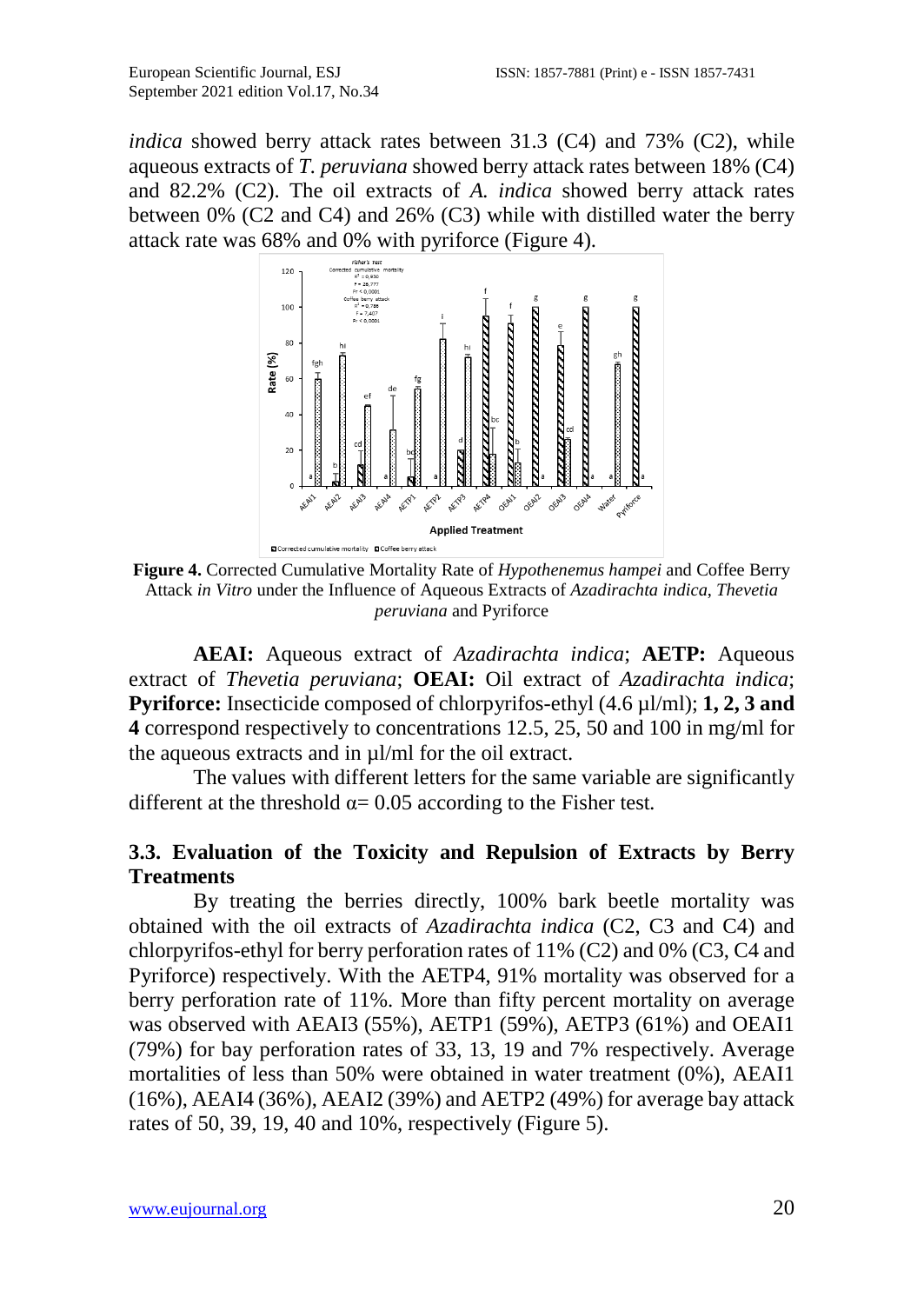In sum, mortality ( $R^2 = 64\%$ ;  $Pr < 0.0001$ ) as well as berry attack ( $R^2 =$ 64%; Pr< 0.0001) were correlated to the treatments applied. Oil and aqueous extracts of *A. indica* and the chlorpyrifos-ethyl (Pyriforce) were the most effective treatments causing more than 50% mortality except for AEAIT2. These are also the same treatments that protected about 80% of the coffee berries. However, no significant difference was observed between the mortality rates of the *A. indica* oil extract treatments (Figure 5).



**Figure 5**. Mortality and Attack Rate of *Hypothenemus hampei* Berries *in Vitro* after Berry Treatment

**AEAI**: Aqueous extract of *Azadirachta indica*; **AETP**: Aqueous extract of *Thevetia peruviana*; OEAI: Oil extract of *Azadirachta indica*; **Pyriforce**: Insecticide composed of chlorpyrifos-ethyl (4.6 µl/ml); **1, 2, 3 and 4** correspond respectively to concentrations 25, 50, 75 and 100 in mg/ml for the aqueous extracts and in µl/ml for the oil extract.

Values with different letters for the same variable are significantly different at the threshold  $\alpha$  = 0.05 according to the Fisher test. Mortality (R<sup>2</sup> = 0.644; F = 3.570; Pr< 0.0001) and Berry attack ( $R^2 = 0.639$ ; F = 3.570; Pr< 0.0001).

#### **3.4. Relationship between Mortality of** *Hypothenemus hampei***, Doses of Extracts of** *Thevetia peruviana* **and** *Azadirachta indica*

Adjustment of the cumulative corrected mortality rates of *Hypothenemus hampei*, according to the concentrations of aqueous extracts of *Thevetia peruviana* and aqueous and oil extracts of *Azadirachta indica* after 12 days of incubation, showed a very weak linear relationship between the concentrations of the AEAI ( $R^2 = 0.0231$ ) and OEAI ( $R^2 = 0.0589$ ) treatments, a mean linear relationship between the concentrations of the AETP treatment  $(R<sup>2</sup> = 0.7002)$ , and the mortality of bark beetles after treatment of the latter. The inverse logarithm (antilog) of the linear regression equation revealed that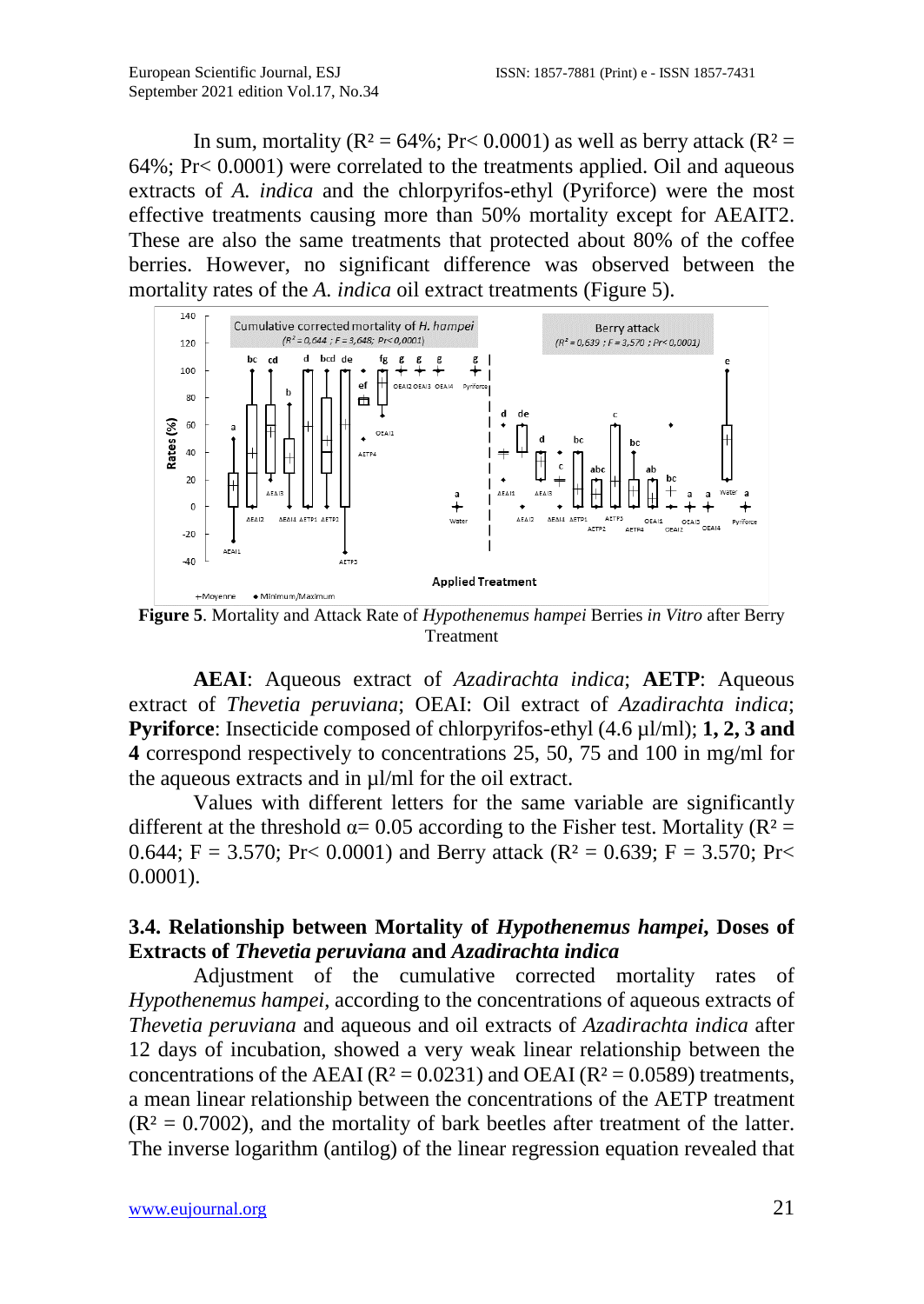lethal concentrations causing 50 ( $LC_{50}$ ) and 90% ( $LC_{90}$ ) bark beetle mortality were higher with aqueous extracts of *A. indica* (AEAI) than with aqueous extracts of *T. peruviana* (AETP). With the oil extracts of OEAI, the  $LC_{50}$  was 0.0039  $\mu$ l/ml while the LC<sub>90</sub> was 5.134  $\mu$ l/ml (Figure 6).

After treatment of coffee berries with plant extracts, the linear relationship between mortality of *H. hampei* and the concentrations of aqueous extracts of *A. indica* ( $R^2 = 0.20$ ) and *T. peruviana* ( $R^2 = 0.21$ ) was weak. This linear relationship was mean between bark beetle mortality and the concentrations of oil extracts of *A. indica* ( $R^2 = 0.6$ ). In sum, it took about 25 times more aqueous extract of *A. indica* ( $LC_{50} = 161.68$  mg/ml) to kill fifty percent of bark beetles than aqueous extracts of *T. peruviana* ( $LC_{50} = 6.49$ ) mg/ml). The LC<sub>50</sub> (0.13  $\mu$ l/ml) was even lower with *A. indica* oil to kill fifty percent of bark beetles. The same findings were made when  $LC_{90}$  was observed, where it took about 2.4 times *A. indica* extract to kill ninety percent of bark beetles compared to *T. peruviana* extracts. Application of the extracts to the berries had a faster effect on bark beetle mortality than direct application to the bark beetles (Figure 6).

*After treatment of bark beetle*



*After treatment of the coffee berries*



**Figure 6.** Linear Regression of the Angular Values of the Corrected Cumulative Mortality of *Hypothenemus hampei* as a Function of the Decimal Logarithms of the Extract Concentrations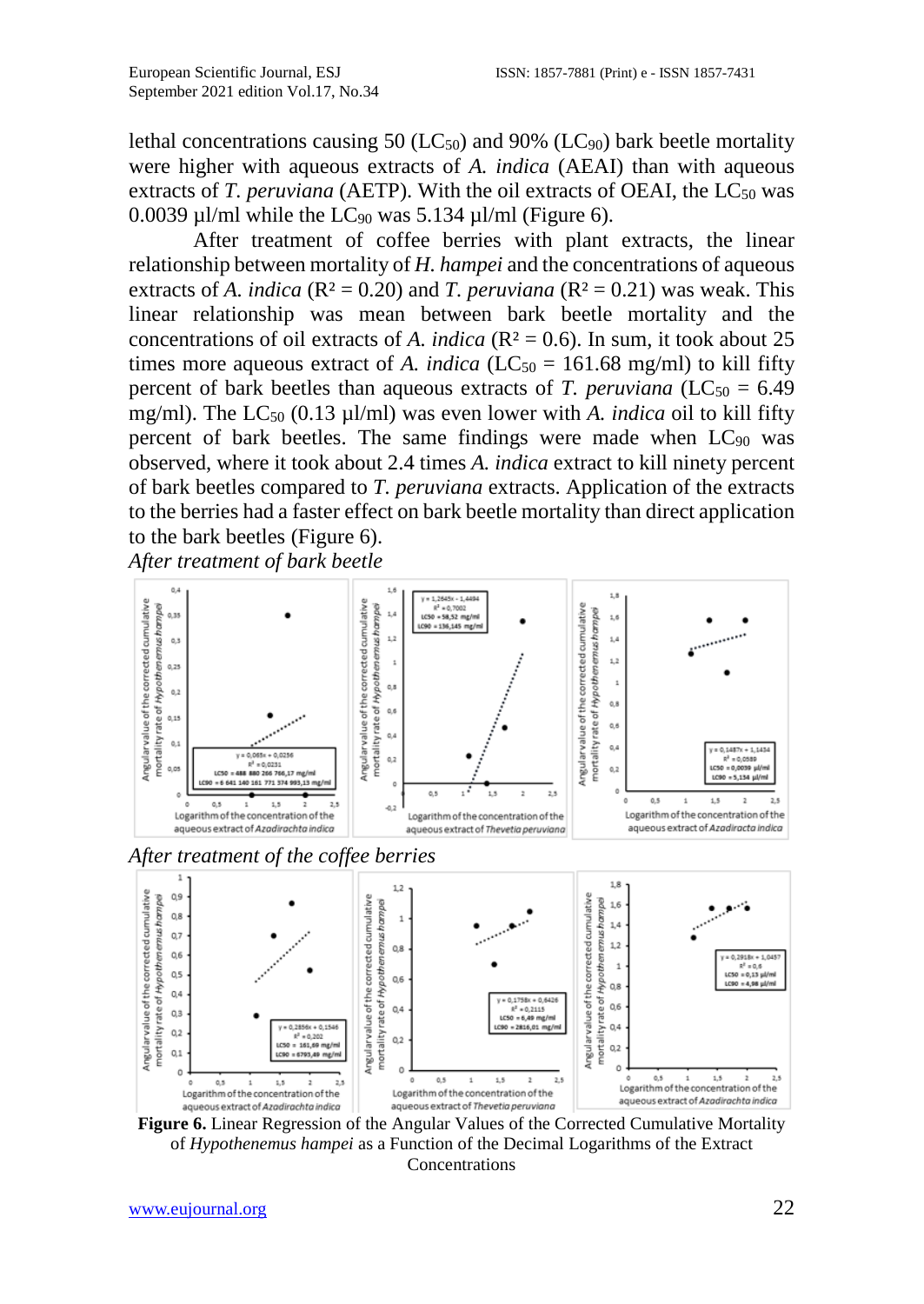Arcsin-logarithm regression equation of type  $y = ax + b$  where  $y=$ arcsin of the percentage of the corrected cumulative mortality of *H. hampei*;  $x=$  logarithm of the B. bassiana dose; a= slope of the line;  $R<sup>2</sup>=$  the coefficient of determination.

### **3.5. Influence of the Mode of Application of Treatments on their Effectiveness against** *Hypothenemus hampei*

Principal Component Analysis (PCA) of bark beetle mortality rates and berry attack rates, according to the modes of application of pesticide treatments, showed that the majority of treatments (pyriforce, OEAI1, OEAI2, OEAI4 and AETP4) that caused high mortality and low berry attack rates were effective by treating the bark beetles directly (Figure 7).



**Figure 7.** Analysis in main Components of the Modes of Application of the Different Treatments according to the Mortality of the Bark Beetles and the Attack Rates of the Berries

AEAI = Aqueous extract of *Azadirachta indica*; AETP = Aqueous extract of *Thevetia peruviana*; OEAI = Oil extract of *Azadirachta indica*; Pyriforce = Insecticide composed of chlorpyrifos-ethyl; 1, 2, 3 and 4 correspond to C1 (12.5), C2 (25), C3 (50) and C4 (100) in mg/ml for the aqueous extracts and in µl/ml for the oil extract.

## **4. Discussion**

At the end of this study, it was observed that sanitary harvesting of *Hypothenemus hampei* infested berries can be an effective solution to stop the infestation of plantations. This is because the bark beetle population obtained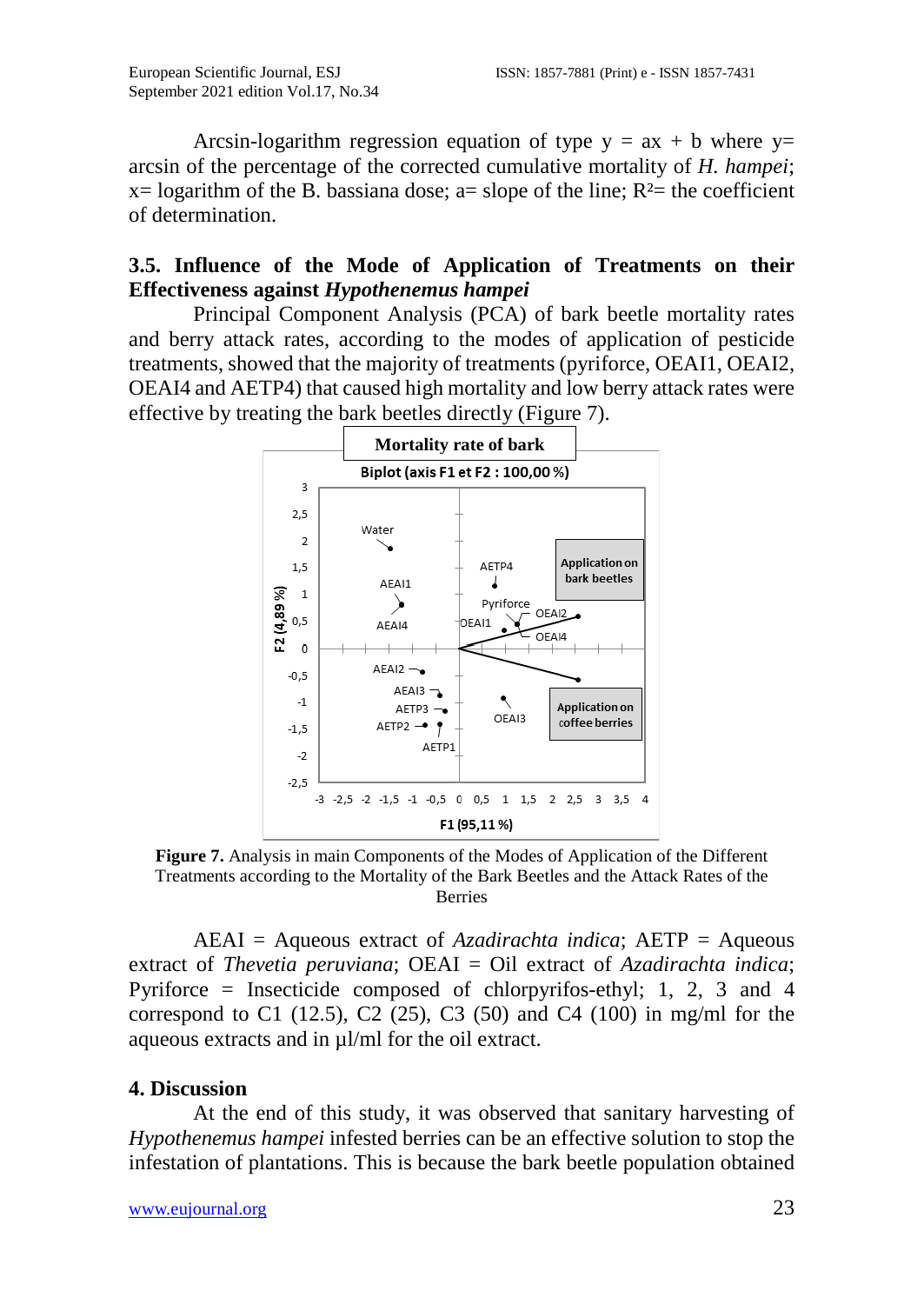was better (60  $\pm$  15.3 coffee berry borers on average per berry) through the harvesting of infested berries in the field than through pheromone traps. This harvest eliminates all sources of food for the bark beetles and reduces the insect population in the field; a single berry can host 100 to 200 bark beetles as larvae, nymphs mostly adults according to Mahob *et al.* (2006) and Infante *et al.* (2014). However, this solution is costly in terms of final berry production, time, and energy for harvesting the infested berries and processing them (transport and destruction) (Dufour & Frérot, 2008).

Reproduction of bark beetles has been better with coffee berries than with groundnut or maize kernels, confirming that coffee berries remain the preferred food source for *H. hampei* regardless of sex. A small population of bark beetles has been able to persist in groundnuts and maize. This showed that these substrates can help the survival of this insect and divert the attention of part of the bark beetle population from the coffee berries in a field. A similar observation was made by Damon (2000) and Vega *et al.* (2015), who noted that the borer can infest other crops in the absence of coffee berries. Attempts to rear this pest in the laboratory showed that it was good (162.4 borer beetles obtained at the end with coffee), but could be better if the number of females in the boxes was increased. Various authors report an average sex ratio of 10 female bark beetles to about one male (Cochereau & Potiaroa, 1994). Green and semi-ripe berries have been used for the rearing of bark beetles; this phenological stage of the berries is better for the blossoming (nutrition and development) of the bark beetles, although the bark beetles do not distinguish these fruit stages according to their volatile compounds (Blassioli-Moraes *et al.*, 2018). Furthermore, Mathieu *et al.* (1999) reveal that the fertility rate of the coffee berry borer is higher in over-ripe berries than in unripe berries.

The oil constituents of *Azadirachta indica* kernels such as azadirachtin are thought to be responsible for the insecticidal and anti-appetent effects observed on the coffee berry borer. A similar effect was obtained against the borer by Isman (2006), Mawussi (2008), Vijayalakshmi *et al.* (2014), Green *et al.* (2015), and Samy (2018). The constituents of *Thevetia peruviana* kernels, including cardenolides called thevetin A&B and others including peruvosid, nerrifolin, thevetoxin and rivosid, would have the same effects as with *A. indica* oil and chlorpyriphos-ethyl. They act more effectively from the first days of direct contact with the bark beetles. Chougourou *et al.* (2012) showed that *T. peruviana* kernels were very rich in oil which has an insecticidal effect against *Musca domestica* as well as *A. indica* oil. Kernel extracts from these two plants contain compounds such as tannins, anthocyanins, saponins, sterols, and many other secondary metabolites that have strong antimicrobial and antifungal activity (Scalbert, 1999; Kosma *et*   $al.$ , 2011; Mboussi *et al.*, 2016). Comparison of  $LC_{50}$  and  $LC_{90}$  confirmed this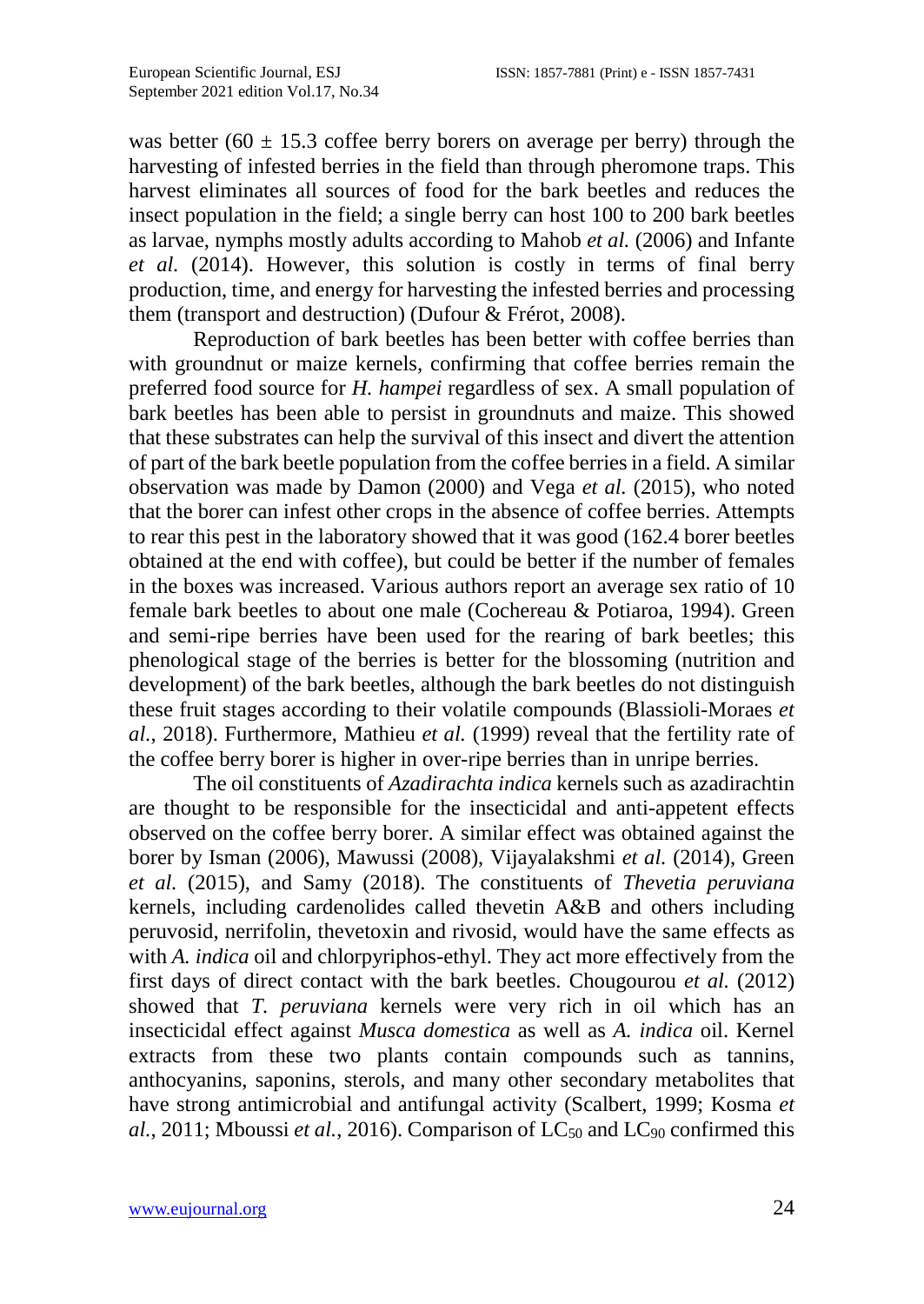finding by showing that more aqueous extract of *A. indica* kernels than *T. peruviana* or *A. indica* oil is required to cause fifty or ninety percent mortality. The majority of lethal concentrations were higher when the extracts were applied directly to the bark beetles than to the berries. Thus, the treatment of the berries would poison them and/or play a repellent role in attempts to feed the bark beetles causing them to starve themselves. This assertion is in line with the findings of Green *et al.* (2015) who found that aqueous extracts of *A. indica* kernel powders had a significant repellent effect against coffee berry borer insects. Similarly, the results obtained with *A. indica* oil are similar with those of Depieri and Martinez (2010) and Celestino *et al.* (2016) who showed that this oil caused high mortality of bark beetles and provided protection of coffee berries.

The presence of unperforated berries and the absence of mortality were noted with sterile distilled water and at high concentrations of certain treatments. One explanation could be that the insect sex ratio was not applied. The majority of berries are perforated by the females when they go to lay eggs and these are followed by the males after their entry. This would have had a considerable effect if the insect populations used for the tests consisted mostly of females that would have entered the berries before being influenced by the extracts. The males would have followed females into the same berries resulting in low berry attack rates, the presence of unperforated berries, in some treatments and particularly in water treatment. Depieri and Martinez (2010) and Celestino *et al.* (2016) showed that by spraying only female bark beetles and berries with 1% (v/v) neem oil, they obtained about 80% bark beetle mortality and very few berry attacks.

#### **5. Conclusion**

Coffee berries remain the food of choice for the coffee berry borer, *Hypothenemus hampei*. The alternatives such as groundnuts or maize would divert very little attention from the coffee berry borer if these crops were combined with coffee in the field. However, these two crops have been shown to help a small population of bark beetles to survive during breeding, rather than to reproduce in the absence of coffee berries. Oil extracts of *Azadirachta indica* and aqueous extracts of *Thevetia peruviana* had a better insecticidal effect than aqueous extracts of *A. indica* kernel powders which had little or no effect against adult beetles. By directly poisoning coffee berries or borer, the mortality and attack rates of the berries were high, but slightly better after direct treatment of the borers. *A. indica* oil and aqueous extracts of *T. peruviana* could therefore be used in the same way as chlorpyrifos-ethyl in the protection of coffee plants against *H. hampei*. It would be interesting to investigate the effects of these two plants in the natural environment.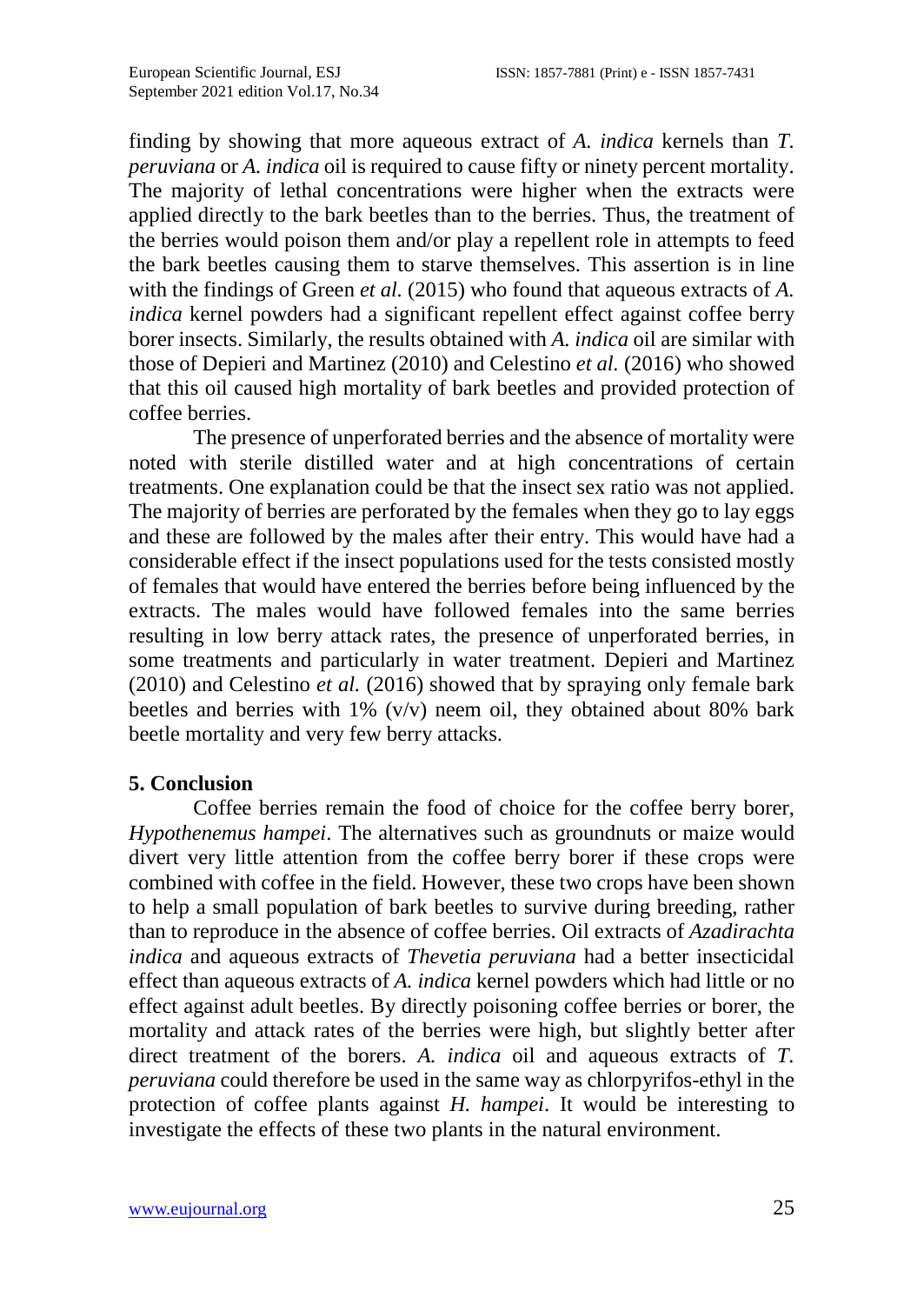#### **Acknowledgements**

The authors are grateful to the International Foundation for Science (IFS) in Sweden [Research Grant Agreement No. I-1-C-6256-1] and the International Centre for Agricultural Research for Development (CIRAD) through the DP/Agroforestry in Cameroon for their financial support. The authors are grateful to the Institute of Agricultural Research for Development (IRAD) for technical assistance.

#### **References:**

- 1. Abbott, W.S. (1925). A Method for Computing the Effectiveness of an Insecticide. Journal of Economic Entomology, 18: 265-267.
- 2. Agence ecofin (2020). L'industrie camerounaise du café. https://www.agenceecofin.com/agro/1507-78548-lindustriecamerounaise-du-cafe-infographie. Page created on July 15, 2020 and accessed on December 17, 2020.
- 3. Amang-Mbang J., Mounjouenpou P., Mahob R. J., Mbarga Amougou M., Mouen Bedimo, J. & Nyasse, S. (2012). Evaluation naturelle de l'impact de Beauveria bassiana : Champignon entomopathogène dans la dynamique de population de Hypothenemus hampei, scolyte de baies des cerises de Coffea canefora. African Crop Science Journal, 20: 443-451.
- 4. Anonymous (2014). Plan de relance et de développement des filières cacao et café du Cameroun. Cellule technique de suivi et de coordination des filières cacao et café, services du Premier Ministre de la République du Cameroun, 106 p.
- 5. Aristizabal, L. F., Lara, O. & Arthurs, S. P. (2012). Implementing an Integrated Pest Management Program for Coffee Berry Borer in a Specialty Coffee Plantation in Colombia. Journal of Integrated Pest Management, 3(1): 1-5.
- 6. Bayiha, G. P., Temple, L. & Mathé, S. (2020). Diversité des trajectoires de l'agriculture biologique au Cameroun. Systèmes alimentaires / Food Systems, Classic Garnier ed., 5: pp. 181-204.
- 7. Blassioli Moraes, M. C., Michereff, M. F. F., Magalhães, D. M., Morais, S. D., Hassemer, M. J., Laumann, R. A., Meneghin, M. A., Birkett, D. M., Withall, J. N., Medeiros, C. M., Corrêa, C. & Borges, M. (2018). Influence of Constitutive and Induced Volatiles from Mature Green Coffee Berries on the Foraging Behaviour of Female Coffee Berry Borers, Hypothenemus hampei (Ferrari) (Coleoptera: Curculionidae: Scolytinae). Arthropod-Plant Interactions, 13: 349- 358.
- 8. Butt, T. M. & Goettel, M. S. (2000). Bioassays of Entomopathogenic Microbes and Nematodes. K.R.S. CABI Publishing, New York. 320 p.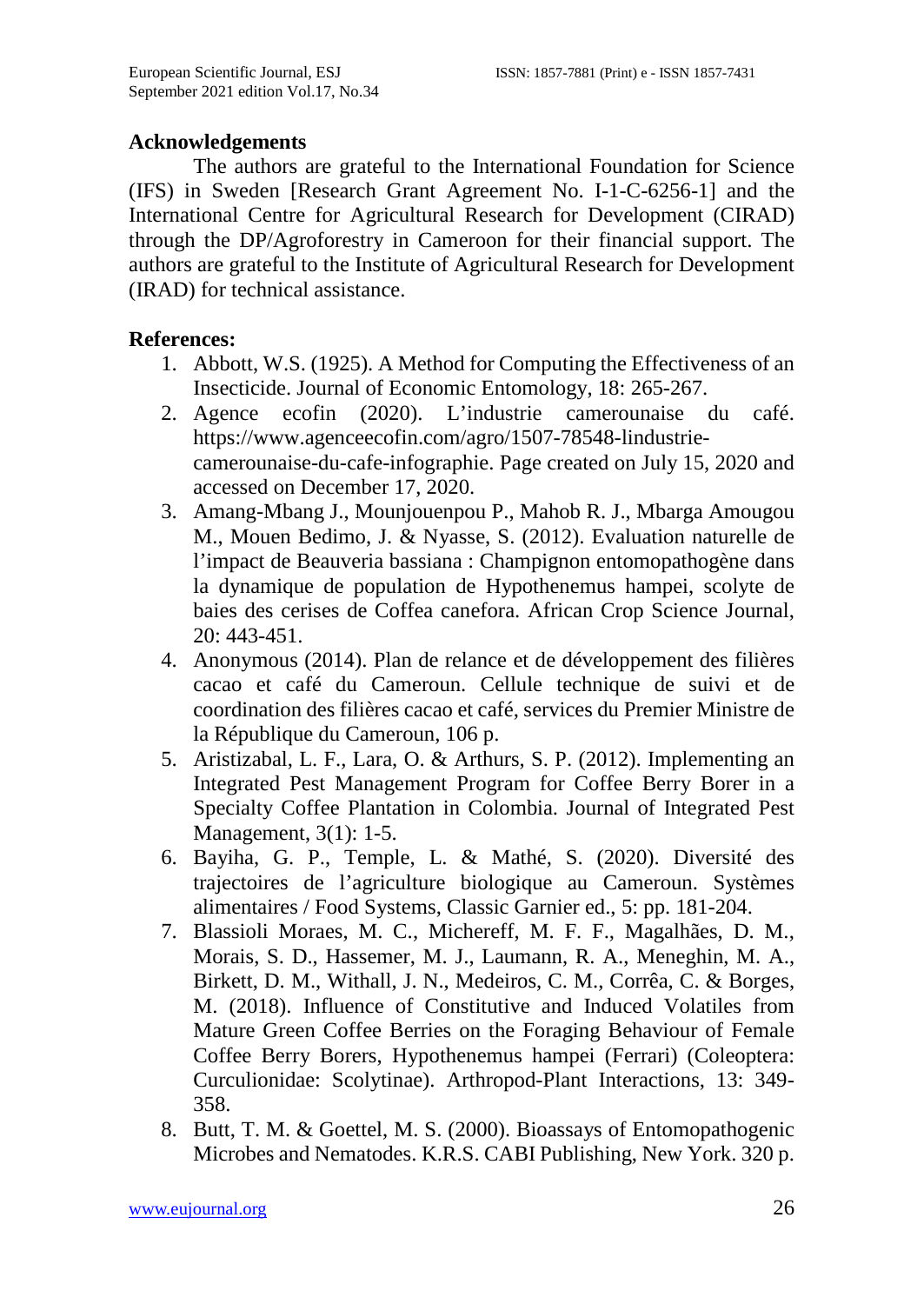- 9. Celestino, F. N., Pratissoli, D., Machado L. C., Gonçalves, S. J. H. J., Vagner, T. Q. & Mardgan, L. (2016). Control of Coffee Berry Borer, Hypothenemus hampei (Ferrari) (Coleoptera: Curculionidae: Scolytinae) with Botanical Insecticides and Mineral Oils. Acta Scientiarum. Agronomy Maringá, 38(1): 1-8.
- 10. Chougourou, C. D., Dellouh, P. L., Agbaka, A., N'guessan, K. R. & Gbenou, J. D. (2012). Toxicité et effets répulsifs de certaines huiles extraites des plantes locales béninoises sur la mouche domestique Musca domestica L. (Diptera : Muscidae). Journal of Applied Biosciences, 55: 3953-3961.
- 11. Cochereau, P. & Potiaroa, T. (1994). Lutte biologique contre le scolyte de la graine du caféier Hypothenemus hampei Ferr. (Coleoptera : Scolytidae) en Nouvelle-Calédonie. Fonds documentaire ORSTOM, cote : B\*5341, Ex : 1. 32 p.
- 12. Damon, A. (2000). Review of the Biology and Control of Coffee Berry Borer, Hypothenemus hampei Ferrari (Coleoptera: Scolytidae). Bulletin of Entomological Research, 90: 453-465.
- 13. Depieri, R. A. & Martinez, S. S. (2010). Redução da sobrevivência da broca-do-café, Hypothenemus hampei (Ferrari) (Coleoptera: Scolytidae), e do seu ataque aos frutos de café pela pulverização com nim em laboratório. Neotropical Entomology, 39(4): 632-637.
- 14. Dufour, B. P. & Frérot, B. (2008). Optimization of Coffee Berry Borer, Hypothenemus hampei Ferrari (Coleoptera: Scolytidae), Mass Trapping with an Attractant Mixture. Journal of Applied Entomology, 132: 591-600.
- 15. Gata-Gonçalves, L., Nogueira, J. M. F., Matos, O. & Bruno De Sousa, R. (2003). Photoactive Extract from Thevetia peruviana with Antifungal Properties against Cladosporium cucumerinum. Journal of Photochemistry and Photobiology, 70(1): 51-54.
- 16. Green Paul, W. C., Davis, A. P., Cossé, A. A. & Vega, F. E. (2015). Can Coffee Chemical Compounds and Insecticidal Plants be harnessed for Control of Major Coffee Pests? Journal of Agricultural and Food Chemistry, 63(43): 9427-34.
- 17. Infante, F., Pérez, J. & Vega, F. (2014). The Coffee Berry Borer: The Centenary of a Biological Invasion in Brazil. Brazilian Journal of Biology, 74: 125-126.
- 18. Institut de Recherche Agricole pour le Développement (IRAD) (2008). Rapport national sur la situation des ressources phylogénétiques pour l'alimentation et l'agriculture au Cameroun. 93 p.
- 19. Isman, M. B. (2006). Botanical Insecticides, Deterrents and Repellents in Modern Agriculture and an Increasingly Regulated World. Annual Review of Entomology, 51: 45-66.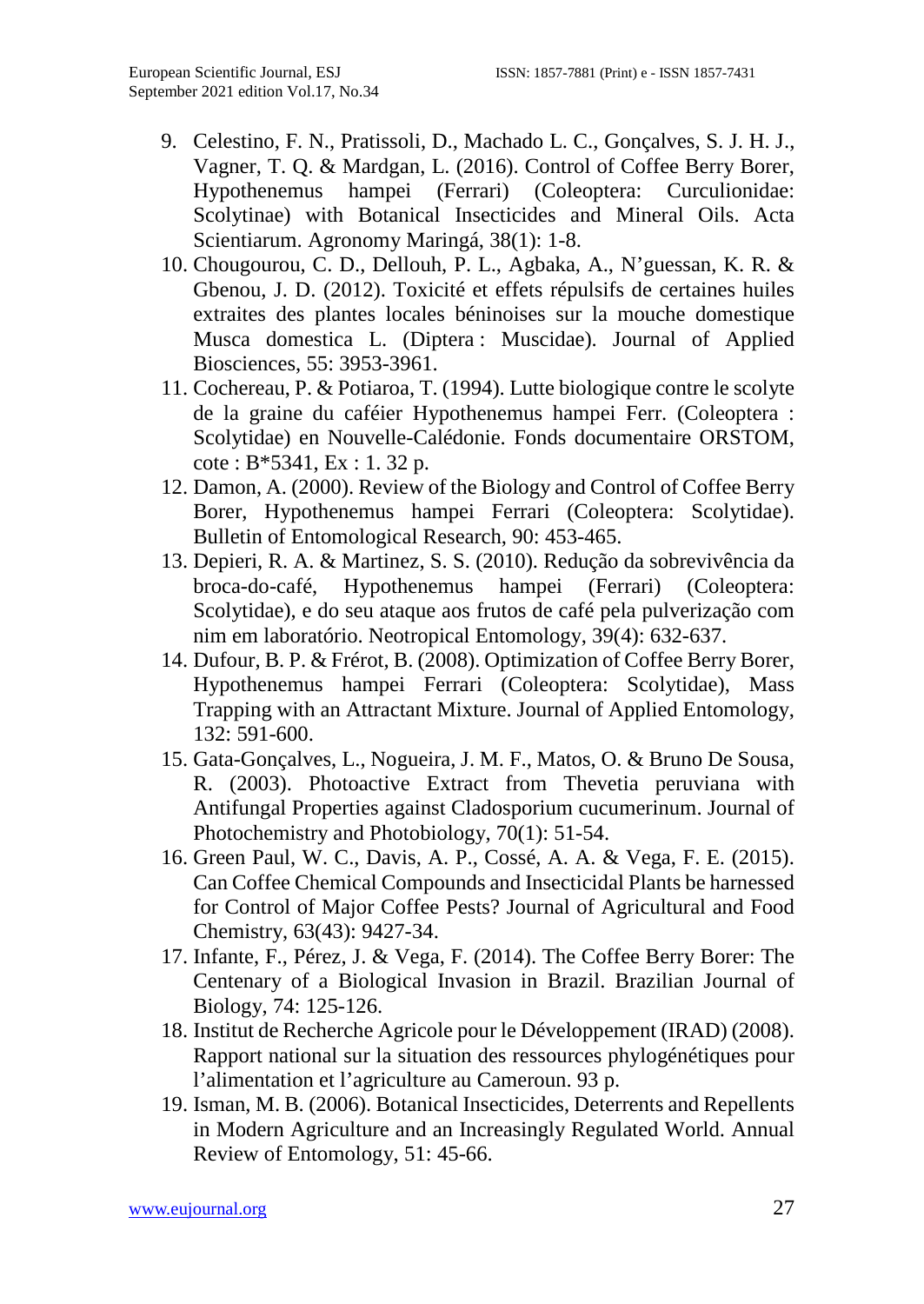- 20. Jayarama, K. (1999). Manuel de statistique pour la recherche forestière. Organisation des nations unies pour l'alimentation et l'agriculture (FAO), 242 p.
- 21. Kosma, P., Ambang, Z., Begoude, B. A. D., Ten Hoopen, G. M., Kuate, J. & Amougou, A. (2011). Assessment of Nematicidal Properties and Phytochemical Screening of Neem Kernel Formulations using Radopholus similis Parasitic Nematode of Plantain in Cameroon. Crop protection, 30: 733-738.
- 22. Lazar, P. (1968). Les essais biologiques. Revue de statistique appliquée, Société française de statistique, 16(3): 5-35.
- 23. Mahob, R., Babin, R. & Dibog, L. (2006). Test de piège Brocap au Cameroun, pour améliorer la lutte contre le scolyte des baies du caféier Hypothenemus hampei (Coleoptera : Scolytidae), in : Bella Manga, Kamga André, Omokolo Ndoumou D., Havard Michel éd., Atelier de présentation des résultats des opérations de recherche participative, 21- 23 février, Yaoundé, Cameroun. Cirad – Agritop, [https://agritop.cirad.fr/540864/.](https://agritop.cirad.fr/540864/) Page accessed on October 03, 2019.
- 24. Mathieu, F., Brun, L. O., Frérot, B., Suckling, D. M. & Frampton, C. (1999). Progression in Field Infestation is linked with Trapping of Coffee Berry Borer, Hypothenemus hampei (Coleoptera: Scolytidae). Journal of Applied Entomology, 123: 535-540.
- 25. Mawussi, G. (2008). Bilan environnemental de l'utilisation de pesticides organochlorés dans les cultures de coton, café et cacao au Togo et recherche d'alternatives par l'évaluation du pouvoir insecticide d'extraits de plantes locales contre le scolyte du café (Hypothenemus hampei Ferrari). Thèse de Doctorat, l'Institut National Polytechnique de Toulouse, Université de Toulouse, France. 207 p.
- 26. Mbondji, M. P. (1988). Etude épidémiologique d'Hypothenemus hampei (Coleoptera : Scolytidae), ravageur des baies du caféier, dans deux régions du Cameroun. Naturaliste canadien, (Review of Ecology, Evolution and Systematics, 115: 245-249.
- 27. Mboussi, S. B., Ambang, Z., Ndogho, A., Ngoh Dooh, J. P. & Manga Essouma, F. (2016). In Vitro Antifungal Potential of Aqueous Kernels Extracts of Azadirachta indica and Thevetia peruviana against Phytophthora megakarya in Cameroon. Journal of Applied Life Sciences International, 4(4): 1-12.
- 28. Ministère de l'Économie et de la Planification du Territoire (MINEPAT), République du Cameroun (2009). Document de stratégie pour la croissance et l'emploi (DSCE 2010-2020), Cameroun, 167 p.
- 29. Nguema Ndoutoumou, P., Ondo Ovono, P., Gatarasi, T. & Okoumba, J. S. O. (2015). Effet des extraits de Jatropha curcas L. et de Tabernanthe iboga Baill. dans la lutte contre le scolyte du caféier